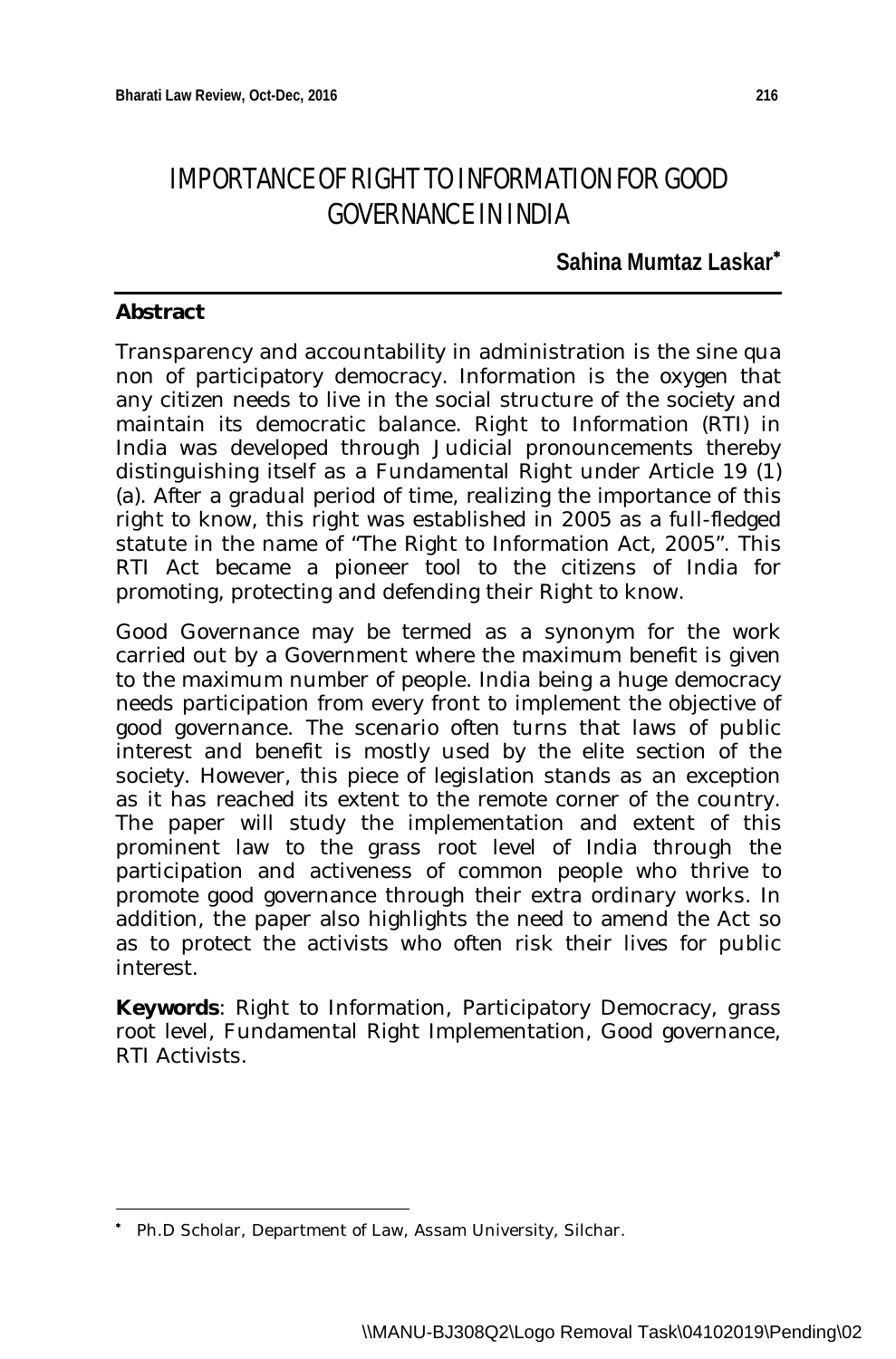### **Introduction**

*"Where a society has chosen to accept democracy as its creedal faith, it is elementary that the citizens ought to know what their government is doing."* -Justice P N Bhagwati

Right to Information (RTI) is an index to measure the growth and development of a country. In India, till 2005, the citizens had no access to any information which was dealt by a Public Authority. Matters effecting public interest was not easy for a common man to get accessibility. Thus, without getting relevant information it was difficult for a citizen to participate in any social, political or economical debate concerning the issues or interest of the country.

However, with the growing consciousness of participatory democracy, the inbuilt desire to know and participate in the matters concerning the country or own self, reached a new height that paved the way in which it could be ascertained and ensured was through bringing the objective of transparency and accountability in the administration. In the International arena, the need to disseminate information was hugely felt and the first ever RTI law was enacted by Sweden in 1766, largely motivated by the parliament's interest in access to information held by the King. The Swedish example was later followed by the US, which enacted its first law in 1966 and then by Norway in 1970. Similarly, several western democracies enacted their own laws (France and Netherlands 1978, Australia, New Zealand and Canada 1982, Denmark 1985, Greece 1986, Austria 1987, Italy 1990).<sup>1</sup>

By 1990, the number of countries with Freedom of Information (FOI) laws climbed to thirteen. A big step forward was the European Union Charter of Fundamental Rights in 2000, which included both freedom of expression and the right of access to documents. By 2010, more than eighty five countries had national-level RTI laws or regulations. In Asia so far almost 20 nations have adopted FOI laws like Kazakhstan, Afghanistan, Bhutan, Maldives etc. In India, though Article 19(1) (a) of the Constitution indirectly guaranteed the right to know but this right was overshadowed by the Official Secrets Act, 1923. Thus the entire process of Government functioning was shielded in secrecy.

 $\overline{\phantom{a}}$ **<sup>1</sup>** Briefing Paper, Analyzing the Right to Information Act in India, CUTS International, (24/08/2016, 2.02pm), http://www.cuts-international.org/cart/pdf/Analysing\_the\_Right\_to Information\_Act\_in\_India.pdf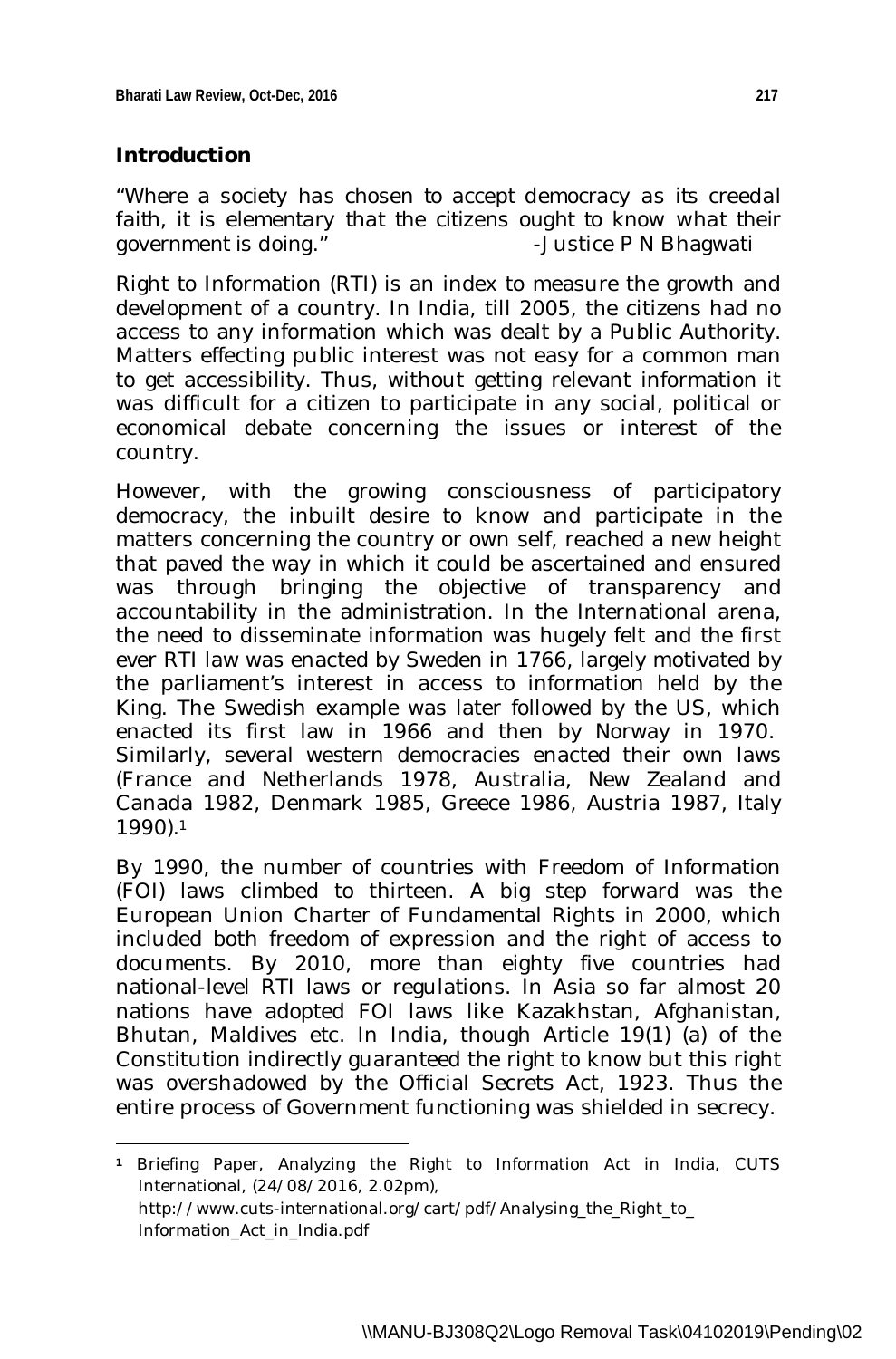In such circumstances, the Indian judiciary played a vital role to strengthen the spirit of democracy. The Supreme Court in *S.P. Gupta* v. *Union of India<sup>2</sup>* endorsed the view that under a democratic set up, the people have right to know about the functioning of the Government. Again in *Prabhu Dutt* v*. Union of India*3, the Supreme Court held that the right to know news and information regarding administration of the Government is included in the freedom of press. There were many more such decisions that reiterated the fundamental right to know and access information.

All these judicial pronouncements led the Government to enact The Freedom of Information Act, 2002. But major restrictions in the Act became a hindrance to achieve the objective of transparency and accountability. So, this 2002 Act was repealed by the Right to Information Act, 2005. This legislation entitles every citizen to have access to information controlled by public authorities. Under the Act, it is obligatory upon the authority to provide information and maintain records consistent with its operational needs. These records would have to be duly catalogued, indexed and published at such intervals as may be prescribed by the appropriate Government or the competent authority.<sup>4</sup>

RTI is inherent in democratic functioning and a precondition to good governance and realization of all other human rights. The main objectives of the law on RTI are:

- a. To operationalise the fundamental right to information;
- b. To set up systems and mechanisms that facilitate people's easy access to information; to promote transparency, and
- c. Accountability in governance; to minimize corruption and inefficiency in public offices and to ensure people's participation in governance and decision making.<sup>5</sup>

# **Important Features of the Right to Information Act, 2005:**

- Every citizen possesses the right to information.
- The term information includes any mode of information in any form of record, document, email, circular, press release, contract sample or electronic data etc.

**<sup>2</sup>** (1993) 4 SCC 441

**<sup>3</sup>** AIR 1982 SC 6

**<sup>4</sup>** J. N. Pandey, The Constitutional Law of India, 175 (46th ed. 2009)

**<sup>5</sup>** M. M. Ansari, Impact of Right to Information on Development: A Perspective on India's Recent Experiences, *(24/08/2016;* 1.35 pm), *cic.gov.in/CIC-IntlEvents/IC-MA-LectureAtUNESCO-15052008.pdf*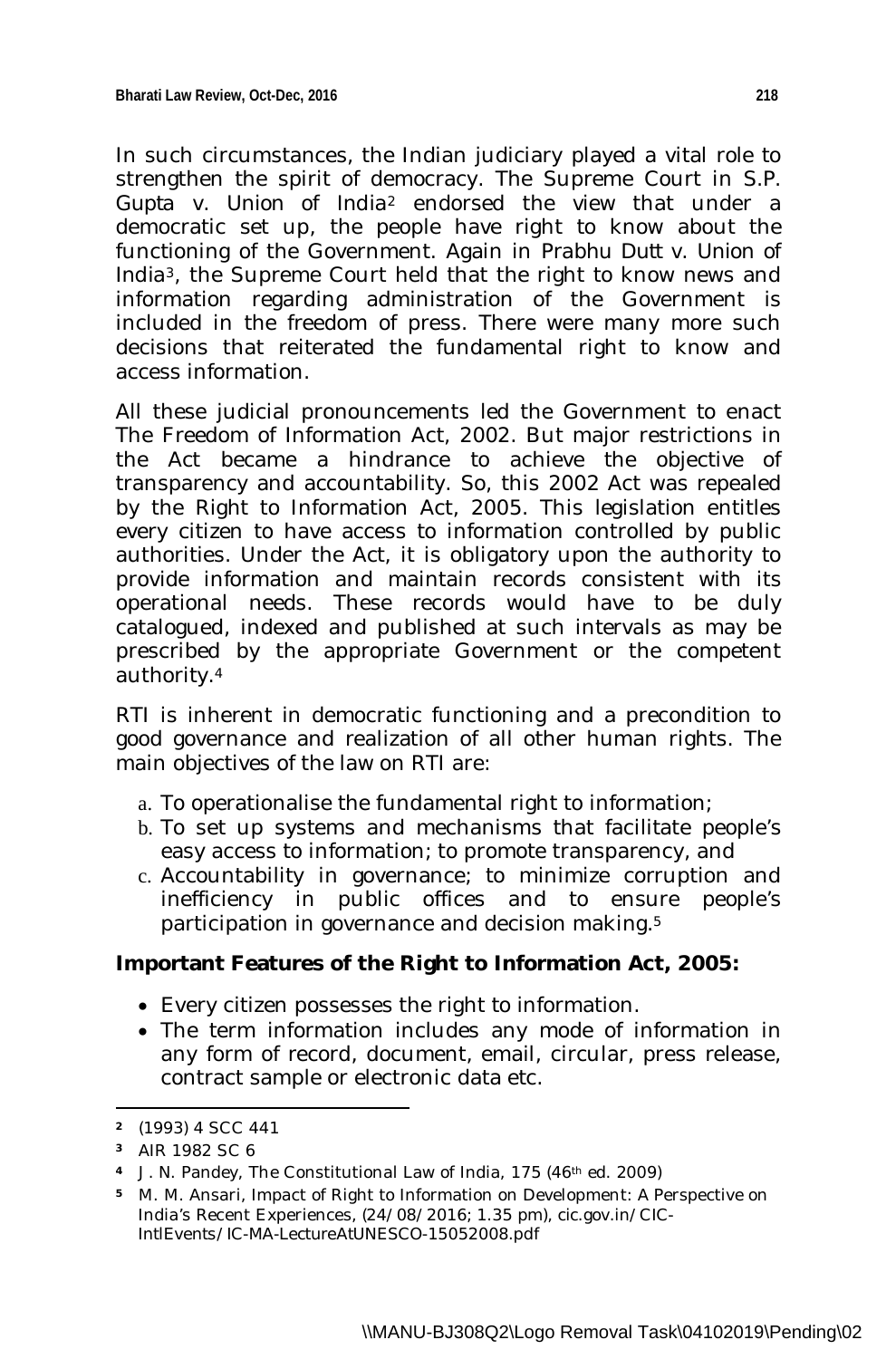- Right to information covers inspection of work, document, record and its certified copy and information in any other electronic mode.
- Applicant can obtain information within 30 days from the date of request in a normal case.
- Information can be obtained within 48 hours from time of filing the request if it is a matter of life or liberty of a person.
- Every public authority is under obligation to provide information on written request or request by electronic means.
- Certain information is prohibited for security reasons.
- Penalty for not providing information is Rs. 250/ per day but the total amount of penalty should not exceed Rs. 25,000.
- Central Information Commission and State Information Commission are to be constituted by the Central Government and the respective State Governments.
- No Court can entertain any suit, application or other proceedings in respect of any order made under the Act.

Corruption is an evil which is eating the vitality of the administrative system in India resulting in various social, political and economical degradations. It is a fact that corruption is a crime that is done under the veil protection of administration and governance. But this Act somehow became the barrier of such corrupt barter system. RTI Act brings the two most important tools 'transparency and accountability' together for eradicating the evil that becomes hindrance to good governance. The Act envisages the harmonization of public interests with the right to information. However, there are some areas where the public interest demands some element of secrecy. Where it has been felt that certain area of governance have to be kept outside the purview of the RTI Act, the same have been exempted under the specific provisions envisaged under the Act. Thus, a harmonious balance has been tried between the two.<sup>6</sup>

RTI thus became a tool for promoting participatory development, strengthening democratic governance and facilitating effective delivery of socio-economic services. In the knowledge society, in which we live today, acquisition of information and new knowledge and its application have intense and pervasive impact on processes of taking informed decisions, resulting in overall

 $\overline{a}$ <sup>6</sup> Dr. Abhe Singh Yadav, Right to Information Act, 2005-An Analysis, 3-4 (3<sup>rd</sup> ed. 2012)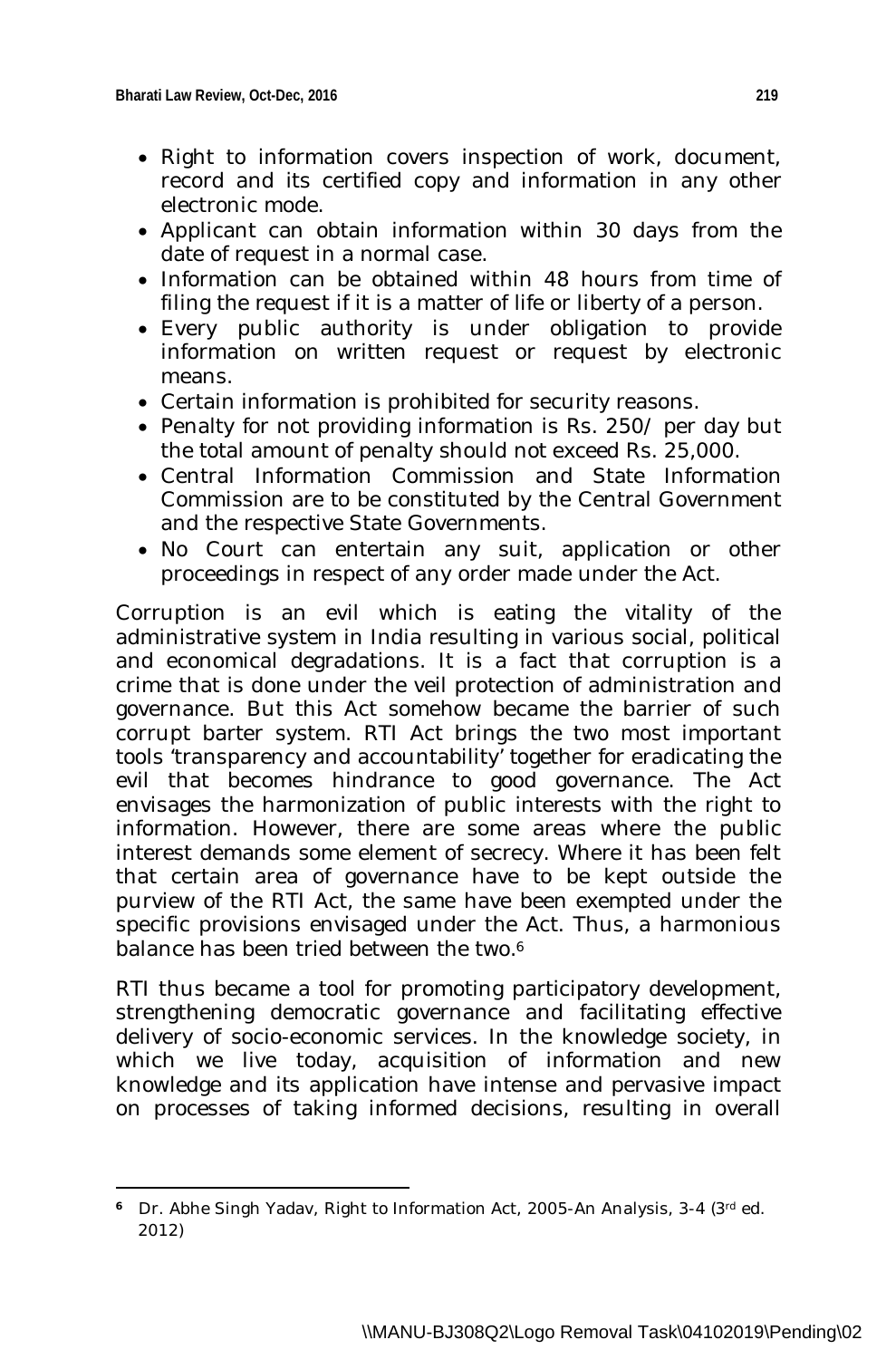$\overline{\phantom{a}}$ 

productivity gains.<sup>7</sup> Therefore, in one word, the purpose of the Act is to promote openness, transparency and accountability in administration.

## **The Need of RTI for Good Governance**

The enactment of the Right to Information (RTI) Act, 2005 was a landmark in the history of public administration in India. The new legislation brought sensitivity, responsibility and accountability to the development process especially in the rural areas. RTI Act is path breaking in controlling corruption and delays in the implementation of Government-sponsored programs and in the functioning of public authorities.

Information and knowledge are critical for realizing all the human aspirations, such as, improvement in quality of life. Before this Act, the accountability of public authority was practically minimal. The people who voted for the formation of democratically elected Governments and paid taxes to finance public activities had no legal rights to know as to what process has been followed in framing the policies affecting them, how the programs have been implemented, who are the concerned officials associated with the decision making process and execution of the schemes and why the promises made for delivery of essential goods and services to the poor have not been fulfilled. Not surprisingly, the culture of secrecy beginning from the colonial rule till the first six decades of independence fuelled rampant corruption. Lack of openness and accountability in the functioning of the Government not only bred inefficiency but perpetuated all forms of poverty.<sup>8</sup>

Good governance basically has four elements: Transparency, Accountability, Predictability and Participation. These criterions refer to the availability of information to the general public and clarity about functioning of Governmental institutions. Right to information helps in fulfilling these objectives. Good governance and right to information are complimentary to each other. Good governance is characterized by- political accountability, availability of freedom, bureaucratic accountability, availability of information, effectiveness, efficiency, law abiding citizen and cooperation between Government and society. Therefore, we can

**<sup>7</sup>** M. M. Ansari, Right to Information and its Relationship to Good Governance and Development, *(24/08/2016;* 1.45 pm), *cic.gov.in/CIC-IntlEvents/IC-MA-LectureAtUNESCO-04122008.pdf* 

**<sup>8</sup>** Smita Srivastava*,* The Right to Information in India: Implementation and Impact, Volume 1, No. 1 Quarter IV, Afro Asian Journal of Social Sciences, 2010.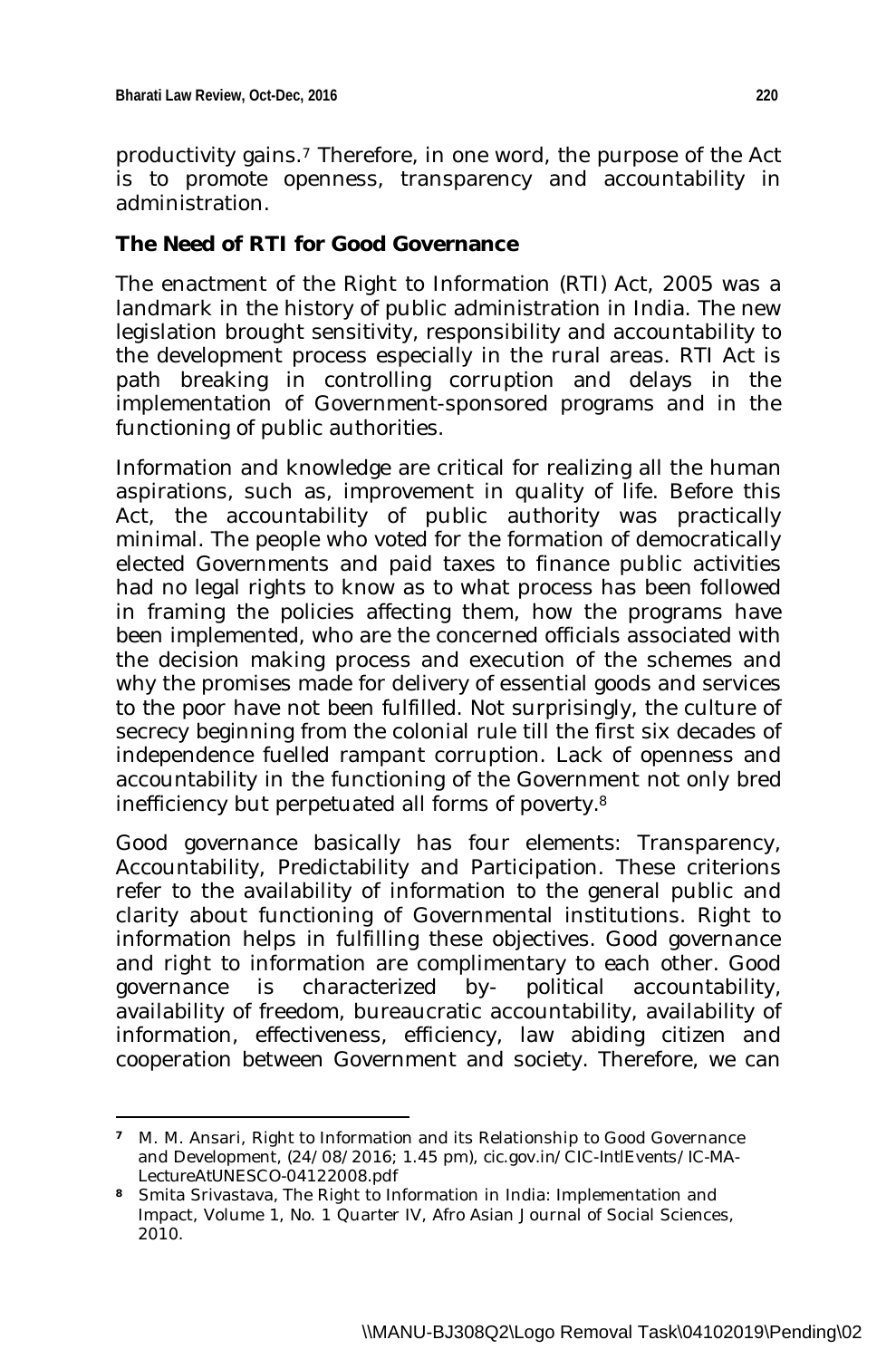say that the Right to information is a natural corollary of good governance.

## **Impact of RTI in Rural India:**

Information is the currency that every citizen requires to participate in democracy. The greater the access of the citizen to information, the greater would be the responsiveness of Government towards its people.

Despite launching various schemes and measures for empowering and developing rural India, the majority of rural India is still recognized by high incidence of poverty and illiteracy, widespread disease, considerable unemployment, prevalent malnutrition level among children, miserable rural infrastructure like roads, electricity, primary health, drinking water, traditional way of farming, lack of irrigation facilities and many other such sociopolitical problems.

It is a non deniable fact that the rural people are less aware in knowing and exercising their right that results in growing corruption rate of public works in the rural area. It is at this juncture that a tool like RTI can make the path breaking impact in combating corruption and giving the people their share of interest which the Government assures them.

The most important feature that distinguishes the Right to information from other rights is that it is deeply rooted in the struggles and concerns for survival and justice of most disadvantaged rural people. The Act is influencing rural people to come forward and question the progress on various welfare schemes, creating a positive change in the most backward areas of Rajasthan, Uttar Pradesh, Bihar, Jharkhand, Madhya Pradesh, Karnataka, Assam and in Maharashtra. Let's study some cases where the RTI became a major tool for achieving good governance in India.

#### 1. Rajasthan

The first remarkable battle to fight corruption by accessing information from public authorities started in the Devdungri village, Rajasthan. Aruna Roy, an IAS officer who left her job to work for the betterment of the village people who were often cheated in their wages because of their illiteracy. Observing the plight of the rural people, Aruna Roy, in 1987, along with Nikhil Dey and Shankar Singh founded the Mazdoor Kisan Shakti Sangathan (MKSS).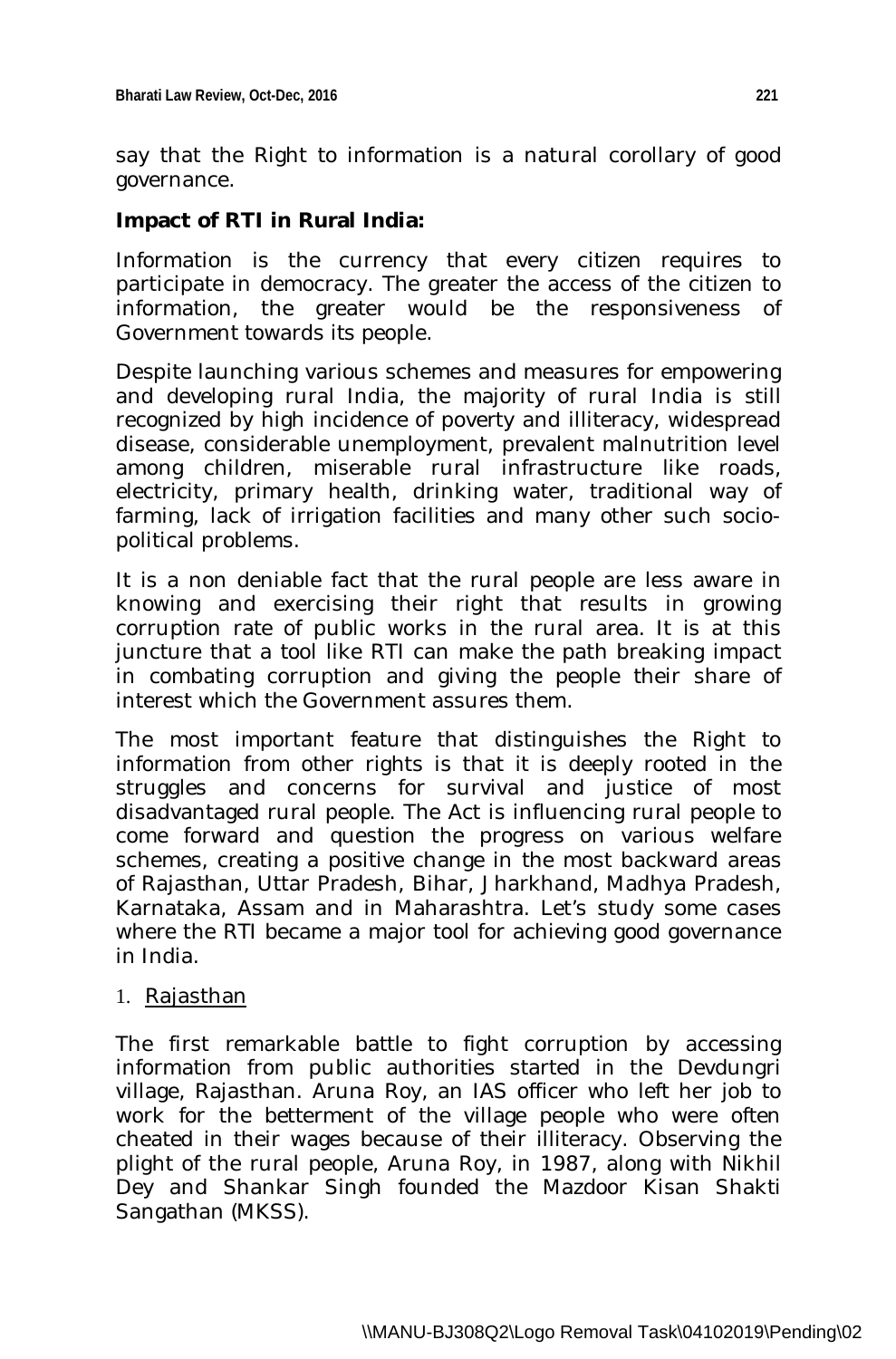For years, in that area, the people have been habitual victims of unremitting tradition of acts of corruption by state authorities like extortion, nepotism, arbitrariness, yet they have been mostly silent sufferers trapped in settled despair and cynicism<sup>9</sup>. In 1994, MKSS entered a new phase, breaking new ground with experiments in fighting corruption through the methodology of 'Jan Sunwais' or public hearings. This movement, despite its local character, had state-wide reverberations that shook the very foundations of the traditional monopoly, arbitrariness and corruption of the state bureaucracy<sup>10</sup>. It was because of this RTI Act that made access to official records available which helped in organizing the Jan Sunwais.

#### 2. Delhi

Hunger, malnutrition and occasional cases of starvation deaths in the rural areas of our country are a major cause of concern. In order to ensure the food security and to maintain the appropriate nutritional level among the citizens the Government has put in place the Public Distribution System (PDS), which is supposed to make available the monthly rations to the people in subsidised rate to the below poverty line (BPL) and the poorest of the poor section of population. But due to the existence of unholy nexus between the licensees of the fair price shops (FPS) and the officers of food supply department, substantial portion of the money is siphoned off through black marketing, as a result of which the whole PDS system is in shambles.<sup>11</sup> But, the fact that the use of RTI can change the whole PDS system was proved by the people of Sunder Nagri area of Delhi. The information gathered through RTI showed the massive corruption in the system and immediate action regarding this was taken.

3. Uttar Pradesh

In a Pre-Middle School in Panchampur village, situated 70 kilometers away from the District Headquarters of Banda, Uttar Pradesh, a teacher was appointed for the school. However, the teacher was absent for most of the times. The workers and

**<sup>9</sup>** Supra Note 8

**<sup>10</sup>** Harsh Mander and Abha Joshi, The Movement for Right to Information in India, (21/08/2016, 11.32 pm), http://www.humanrightsinitiative.org/programs/ai/rti/india/ articles/The%20Movement%20for%20RTI%20in%20India.pdf

**<sup>11</sup>** Pradeep Baisakh, Right To Information and Rural Development, (24/08/2016, 12.09 pm), http://pradeepbaisakh.blogspot.in/2009/02/right-to-informationand-rural.html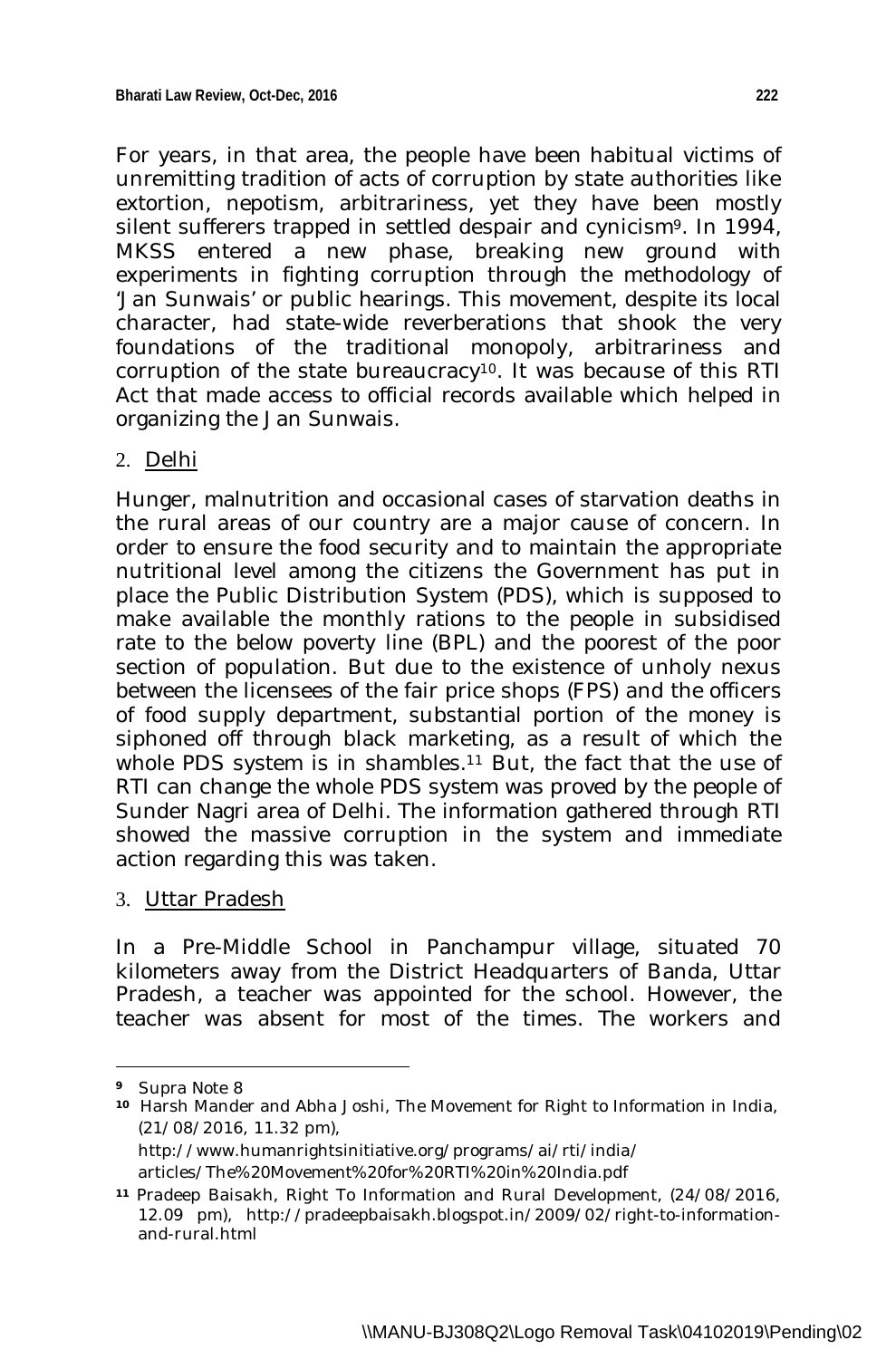volunteers from the Delhi based organisations like Kabir and Parivartan, along with the local workers from the Chingari Sangathan under the 'Action Research Villages' Campaign, propagated the use of the Right to Information. Finally, the villagers witnessed a ray of hope when they learned that they could question the Government and ask for information related to the attendance records, leave records and medical records of the absconding village school teacher.

#### 4. Punjab

The life of a spy is really dangerous as it consist risk at every point. And no one knows better than Kishorilal Sharma, alias Amarik Singh, alias Saleem, who spied for India in Pakistan. He put his life into danger relying on the Indian Military Intelligence (IMI) who made promises to him, that they would help him and his family as and when needed. Though he was expecting a warm welcome after his release from a Pakistani prison on September 18, 1974, yet no one turned up at the border to receive him. Even the IMI refused to recognise him, and this is a common tendency in the intelligence system of any country. However, the state Government assured that it would provide financial aid for people like Sharma. He fought for a long time yet nothing materialized. On September 2005, he filed an RTI application regarding this matter. When this case came into light, over 50 other complaints were also received pertaining to the malpractices in District Commissioner office, Police department, Income Tax department, Chief Secretary, Punjab and many other departments. This single complaint led the way to expose major corrupt practices in the Government departments of the State.

### 5. Assam

Krishak Mukti Sangram Samiti (KMSS) is a prominent organisation based in the state of Assam formed by RTI activist Akhil Gogoi. The organisation works on diverse range of issues ranging from corruption in public distribution system, nonimplementation of National Rural Employment Guarantee Scheme (NREGA), land rights, Governmental and corporate corruption, construction of big dams in fragile seismic territories of North East India etc. The most prominent work of the Krishak Mukti Sangram Samiti was in 2007 when they filed an RTI application that revealed irregularities in the distribution of food meant for people below the poverty line. The allegations of corruption were probed and several high profile Government officials were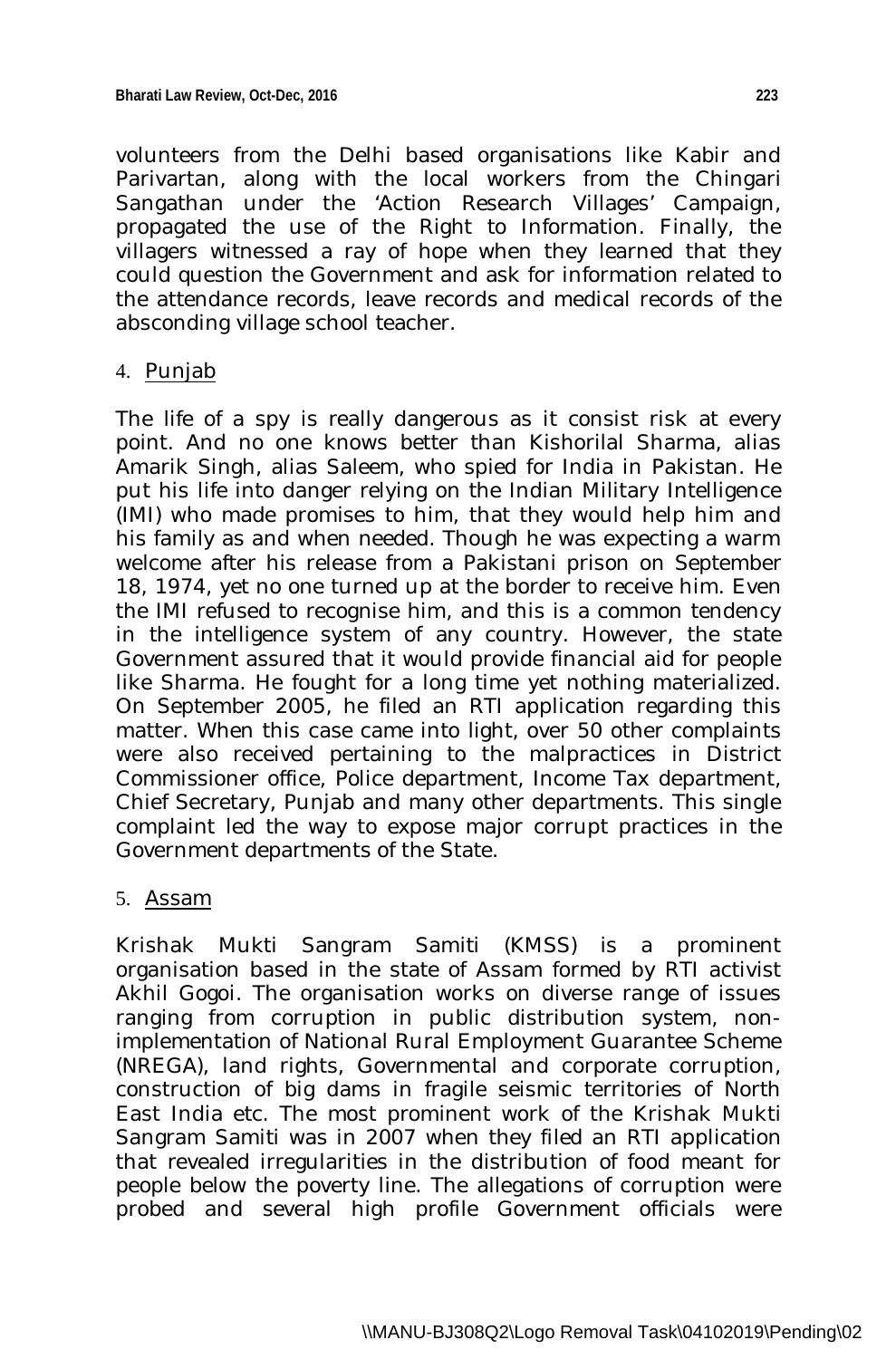arrested. They are still going through suspension because of their corrupt activities.

## **Important Judicial Pronouncements Relating to RTI**

In order to understand the effectiveness of a Fundamental Right it is important to analyse the various aspects in which the right has been given effect by the Judiciary. A few landmark cases have been taken to highlight the various facets relating to Right to Information:

- In *Bennett Coleman* v. *Union of India12,* for the first time, right to know as a Fundamental right was realized and consequently the Supreme Court ruled that the right to freedom of speech and expression guaranteed by Art. 19(1) (a) included the right to information.
- In *State of UP* v. *Raj Narain13*, Justice Mathew thoroughly stated, "It is not in the interest of the public to cover with a veil of secrecy the common routine business … the responsibility of officials to explain and to justify their acts is the chief safeguard against oppression and corruption."
- In *Secretary, Ministry of I&B, Government of India* v *Cricket Association of Bengal14,* the Supreme Court held that the right to impart and receive information from electronic media was included in the freedom of speech.
- In *S.P. Gupta* v. *Union of India15*, the right of the people to know about every public act, and the details of every public transaction undertaken by public functionaries was illustrated by the Apex Court of India.
- In *People's Union for Civil Liberties* v. *Union of India16*, the right to information was further elevated to the status of a human right, necessary for making governance transparent and accountable.

### **Landmark Decisions by the Chief Election Commission:**

 In the case of *Paramveer Singh* v. *Punjab University17*, the applicant applied for information regarding the merit list for selection of candidates to a particular post in the university. However, no proper information was provided. The Commission held that every public authority, must take all

 $\overline{\phantom{a}}$ 

**<sup>12</sup>** AIR 1973 SC 106

**<sup>13</sup>** 1975 (004) SCC 0428 SC

**<sup>14</sup>** 1995(002) SCC 0161 SC

**<sup>15</sup>** AIR 1982 SC 149

**<sup>16</sup>** 2003(001)SCW 2353 SC

**<sup>17</sup>** (CIC/OK/A/2006/000669, 15/6/2006).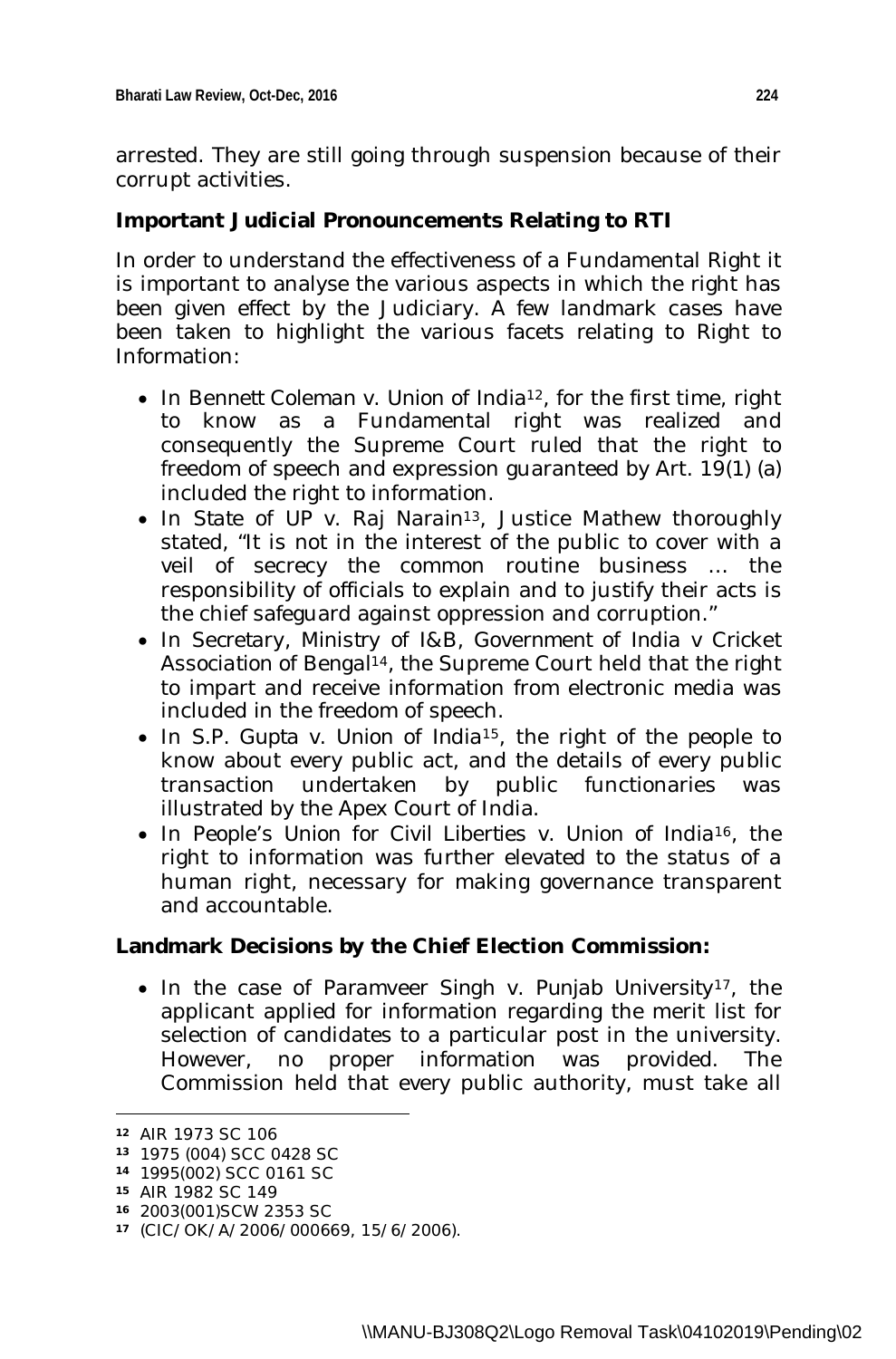measures in pursuance of Section 4(1) (a) to implement efficient record management systems in their offices so that the requests for information can be dealt promptly and accurately.

- In the case of *Shyam Yadav* v. *Department of Personnel Training*18, the applicant had sought details of property statements filed by bureaucrats. The Commission held that property statements filed by civil servants are not confidential and information can be disclosed after taking the views of concerned officials as per the provisions of the RTI Act.
- In case of *Ram Bhaj* v*. Delhi Government*19, the appellant sought information about the guidelines issued by the Department of Personnel and Training regarding the disposal of public grievances within a specified time frame. The CIC directed the Delhi Government to inform the common man about the timeframe required to redress their grievances.

# **RTI Activists: Threatened Group of the Society**

Though the RTI Act is helping in promoting good governance, yet it has major lacunae when it comes to the safety and security of the activists who risk their lives for public good. The RTI activists are the risk takers who often put their life into danger for the benefit of others. Yet it is a bitter truth that the risk that they take to expose corrupt practices many times end with the end of their lives. Since 2011, there has been a huge rise in the number of attacks done at RTI activists. There have been several media reports about incidents of harassment, threat, coercion and violence against RTI users and their family members by both state and the non-state actors. Media and civil society organisations have particularly been instrumental in raising the issue of protection of the RTI users with the policy makers. The issue has gained great prominence and has been frequently discussed in the Parliament, courts and the executive meetings. It has now been widely accepted that RTI users are prone to victimisation by those with vested interests and a protective mechanism needs to be in place to curb such a practice.<sup>20</sup>

Ms. Shehla Masood, a prominent name in the field of RTI, Madhya Pradesh, was brutally murdered. She was an activist working primarily on wildlife conservation, and also supported other

**<sup>18</sup>** (CIC/WB/A/2009/000669, 17/6/2009).

**<sup>19</sup>** (CIC/SG/A/2010/000537+000538/7492, 19/4/2010).

**<sup>20</sup>** Manu Moudgil, Analysing victimisation of RTI applicants and strategies for their protection, (22/08/2016, 12.17pm),

http://rti.gov.in/manu\_moudgil\_rti\_fellowship\_report.pdf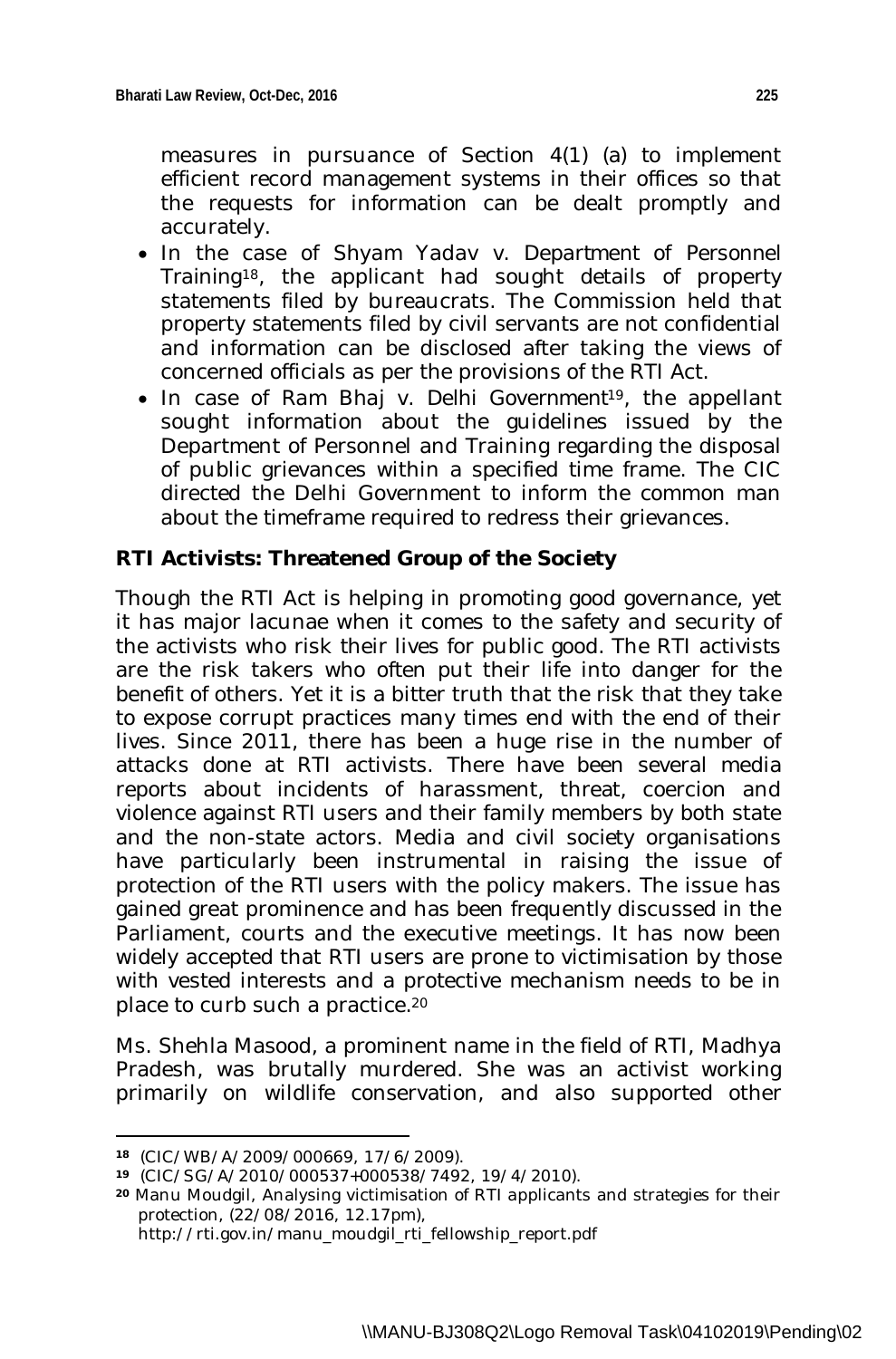causes like good governance, Police reforms, environment, women's rights etc. The recent killings of Vyapam whistle blowers, Mumbai based activist Satish Shetty, etc. are instances that justifies that RTI activists are extremely vulnerable as they live in the same areas as the corrupt public authorities, political leaders and mafia who do not want information about their illegal activities to be disclosed. The sad part is that these mishaps get media attention only when there is a killing, maiming or someone is battling for life. When complaints are made by RTI activists, the law enforcement personnel, who are usually hand in glove with those threatening the RTI activists, do not take necessary action. The Right to Information Act, 2005 provides no protection. The Central Information Commission and the State Information Commissions are not mandated either to deal with such threats or attacks or to provide protection when needed.<sup>21</sup>

The issue to protect the whistleblowers caught the attention of the entire nation when National Highways Authority of India engineer Satyendra Dubey was killed after he wrote a letter to the office of the then Prime Minister detailing corruption in the construction of highways. His confidential letter was leaked out and after a few days he was murdered. This led to a national outcry regarding the safety of RTI activists. The Supreme Court taking the notice of this issue pressed the Government to take notice of this matter and give immediate effect to the cause. Many times the issue has been raised in the parliament yet no permanent solution is achieved.

Even The National Human Rights Commission (NHRC), mandated to protect the Human Rights of citizens have also reported that they get ample of complaints about attacks on RTI activists and have begun to take cognizance of these attacks.

Because of all these reasons there is an urgent need for amendment of the Right to Information Act, 2005 so as to provide protection for those seeking information under the Act. The Asian Centre for Human Rights recommended that a separate chapter, "Protection of those seeking information under the (RTI) Act" be inserted in the Act.

The Indian RTI Act does not specifically address the issue of protection, however the NCPRI-RaaG<sup>22</sup> study recommends that Information Commissions (ICs) should receive complaints of

 $\overline{\phantom{a}}$ 

**<sup>21</sup>** *Ibid.*

**<sup>22</sup>** Report Published on 2009 available at http://timesofindia.indiatimes.com/articleshow/ 4791397.cms (23/08/2016, 12.17pm)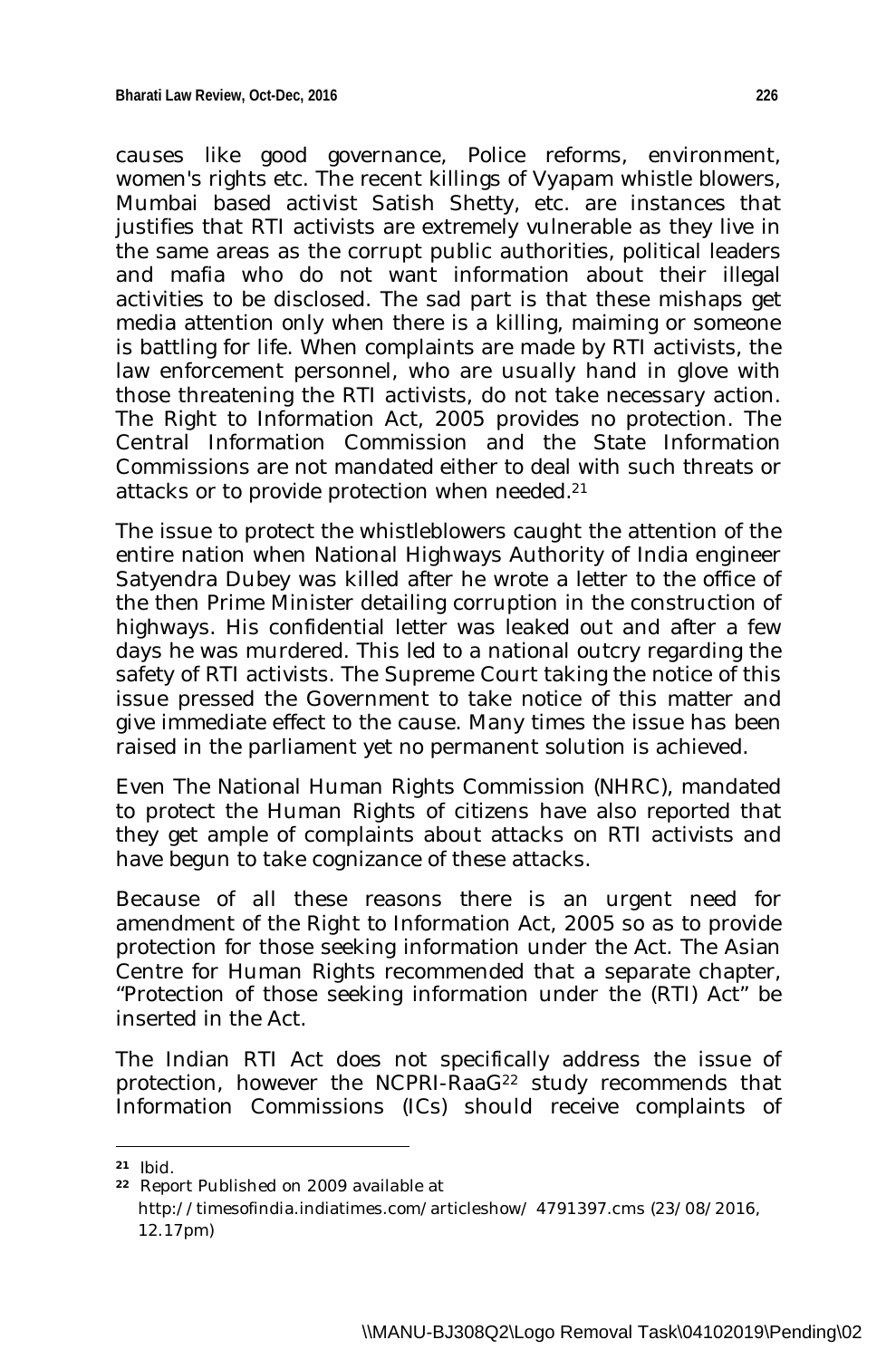threats and attacks as complaints received under Section 18(1) (f) of the RTI Act and, where prima facie merit is found in the complaint, the IC should institute an inquiry under Section 18(2)<sup>23</sup> read along with Section 18(3) which grants IC the powers of civil court and Section 18 (4)24. The report goes on to suggest that such intimidation, threat or attack can also qualify as obstruction and falls within the gamut of Section 20(1) as an offence liable for penalty.

It is not that the Government is not concerned with the growing attack on the RTI Activists. The Public Interest Disclosure (Protection of Informers) Bill 2010 was introduced in the Lok Sabha on August 26, 2010. The Bill seeks to establish a mechanism to register complaints on any allegations of corruption, willful misuse of power or discretion against any public servant. The Bill also provides safeguards against the victimisation of the person who makes the complaint. However, the Bill has not been passed yet.

Much water has flown down the rivers across the country because of no prominent legislative measure to protect the RTI activists. The process of fighting the atrocities, attack or torture without any strong legislative back up indicates that the victims or their families often do not get justice. With public memory being proverbially short, it is difficult to ascertain the outcome of the criminal cases launched in such matters, especially when the media does not follow up with the incident.

### **Conclusion and Suggestions**

RTI – the significant instrument to access public information is a unique legislation that puts a common man in the same footing as that of an MP, MLA or any other member within the authority to seek accountability and appropriation of the functioning of the Government.

Though the RTI is a remarkable piece of legislation yet it has issues and challenges in its execution and implementation especially in the downtrodden areas. For the effective application of the Act, the following suggestions are put forward:

1. The technicalities of filing an RTI application should be more simplified. The literacy rate of rural India is quite low and thus they find it quite difficult to comply with the procedural

**<sup>23</sup>** Reasonable ground for inquiry

**<sup>24</sup>** Power to examine any record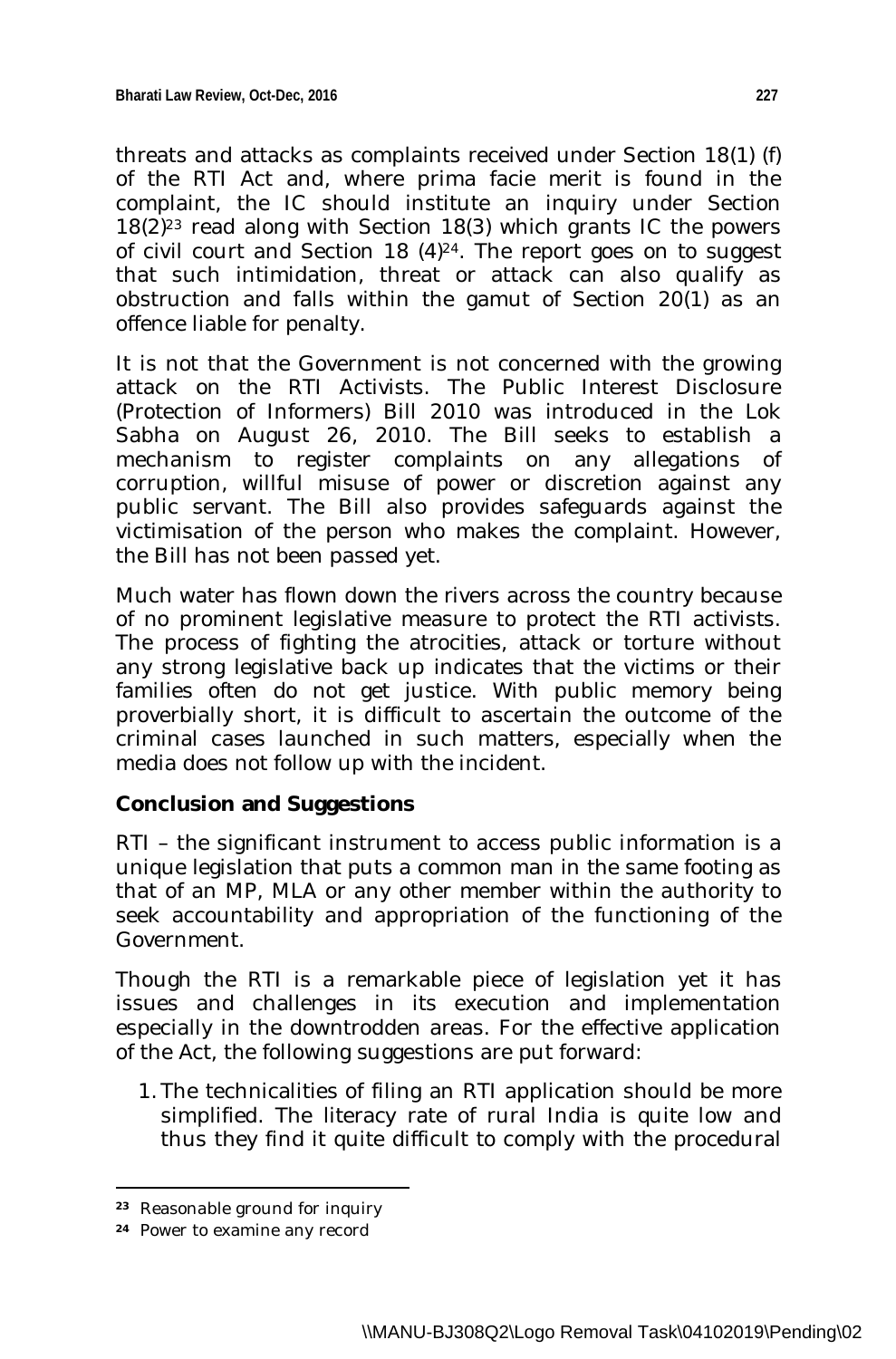formalities. In response to this, the state of Bihar has set a new example by their phone in system of filing an RTI complaint. Even an illiterate can then avail access to RTI through this means. This system needs to be followed throughout the whole country.

- 2. The report of the second Administrative Reforms Commission<sup>25</sup> entitled, "Right to Information – Master Key to Good Governance" recommends that the Official Secrets Act, 1923, should be repealed, as it is incongruous with the regime of transparency in a democratic society. This recommendation should be adhered to.
- 3. RTI gives twin effect of good governance and inclusive development. Thus, the usability and effect of the RTI should be publicized by awareness campaigns to the general people especially for the poor and marginalized people who are more victimized when compared to the rest. In this aspect, the role of NGO'S and the media is highly anticipated.
- 4. There is an urgent need to protect the whistle blowers who are targeted or attacked so easily. The impending bill should be passed or else an ancillary strict measure should be taken in this regard.
- 5. The disposal rate of RTI application is quite low. Unless and until the pendency rate is curtailed, the objective of the Act would not be met. Thus, the Information Commission needs to be more active in their functioning.

The stricter implementation of this law not only depends on the political will but also active civil societies. Currently, the RTI Act in India is passing through a decisive phase, much more needs to be done to facilitate its growth and development. Mere protest against the lack of implementation of this law alone is not sufficient, one needs to encourage this initiative taken, for the law to grow and mature.

# **References**

### *Books*

- 1. Dr. J.N Pandey, The Constitutional Law of India, Central Law Agency, 46th Edition, 2009.
- 2. Dr. Abhe Singh Yadav, Right to Information Act, 2005 An Analysis, 3rd Edition, 2012
- 3. Dr. K. P. Malik, Dr. K.C. Raval, Law and Social Transformation In India, 3rd Edition, 2012.

 $\overline{a}$ **<sup>25</sup>** 1st Report of the Second Administrative Reforms Commission, June 2006 available at http://arc.gov.in/rtifinalreport.pdf (28/08/2016, 11.19am)